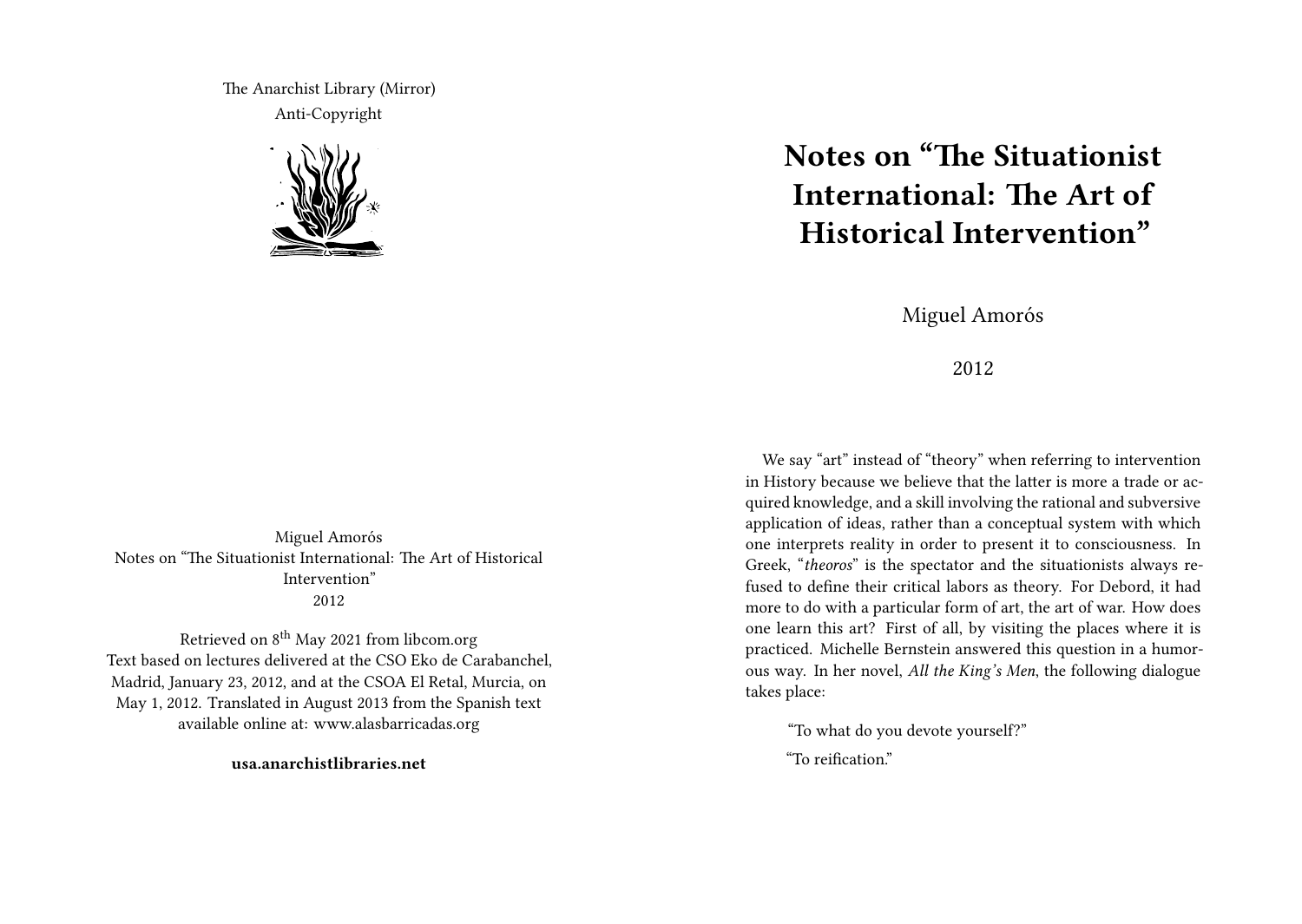"Now I see, very serious work, with big books and a table full of papers."

"No. I wander. For the most part, I wander."

It has been said of the S.I. that it was "the most political artistic vanguard and the most artistic political vanguard". Our presentation will consist of an attempt to provide a comprehensive explanation of the meaning of this statement. It was indeed a vanguard, a small group of people, mostly artists, people who transformed their lives into art, keeping abreast of reality, but one step ahead. In pace with their time, and the times. At least since the era of the romantic movement we have been able to confirm that cultural crises precede social crises and are the best indicators of the advent of the latter. In this connection we are not only referring to Dadaism, the cultural prelude to the Russian Revolution, but also to the "Beat" generation of Kerouac, Burroughs and Trocchi, which heralded the beginning of the American revolt of the sixties. And of course, to the S.I., which was intimately related to May '68 and the modern revolution. The vanguard was the best instrument for intervention in the crisis, and culture—which includes art—was its most appropriate field of action. It was the organizational form that expressed the fight against bourgeois culture in decomposition. The principle task of the vanguard consisted in making a clean slate of the past by constituting the destructive moment of the present. The critique of not just the dominant ethical and social values but also artistic values first assumed the form of a cultural revolution, which in its first stage was devalorizing and negative. The intentions of the vanguards were expressed more in manifestos than in works. Their works only made sense as manifestos and the way that they were publicized was indissolubly linked with their manifestos. The S.I. went further, since it denied the existence of a situationist art, authorizing only a situationist use of art. Literary or artistic deviation was the most serious crime, and was punished by expulsion. Any traffic with official culture was in flagrant contradiction with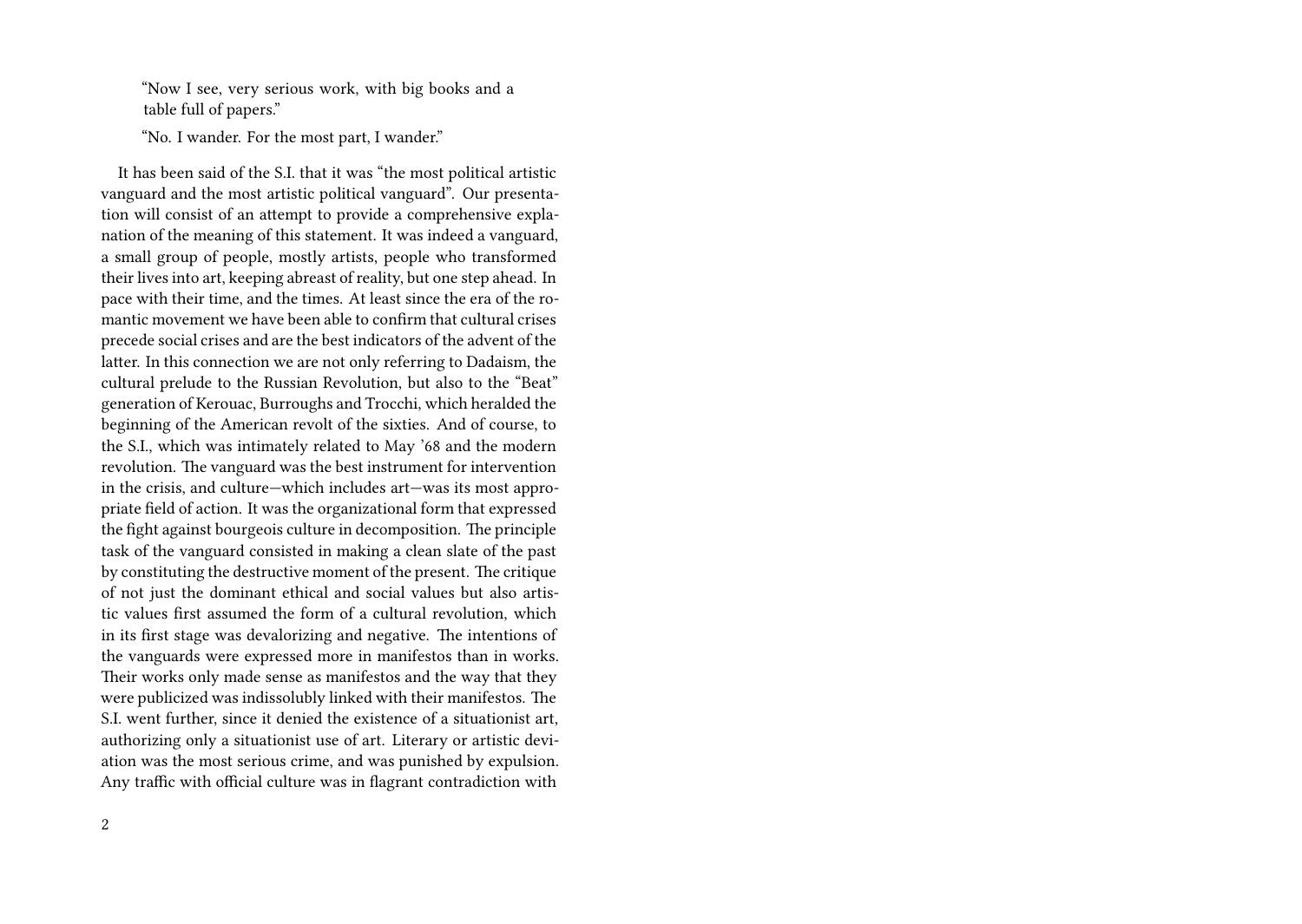resting on the shelves of a museum, nor does it allow itself so easily to be disemboweled on the dissection table. There is always the risk that, like a lost child, its real descendants will find it. Situationist ideas are a dangerous weapon in the wrong hands: then the devil wields them.

the message of the vanguard, nullifying its exemplary nature and undermining its very reason for existence. Exclusion was a mandate of coherence; a demand that was first put into practice by the Surrealist Movement. All the actions of the vanguard—including expulsions—were only conceived as radical and public acts of rupture, or in other words, as scandals. Scandal effectively broke with the circle of silence with which the dominant order protected itself, occupying as a counter-publicity measure the center of subversive knowledge which is the topic of our presentation. By way of scandal the overwhelming disparity of forces was compensated for, so that a tiny group could, thanks to this practice, successfully counteract the cultural mainstream.

It was with a scandal that Isidore Isou, founder of the Lettrist Movement, presented himself at the Cannes Film Festival in 1951, with his "Treatise on Slobber and Eternity" under his arm. This film was made by boldly combining cinematographic scraps, deliberately scratched and accompanied by a provocative soundtrack. The Lettrist shows sought conflict. What was concealed behind their experimental orthography, their collages, their spatterings, their poems composed of letters instead of words, their films like "The Anti-Concept" of Gil J. Wolman, or Debord's "Howlings in Favor of Sade", without images, with totally white and totally black screens, was not the appearance of a new art, but the demolition of the old one. They remind us of the previous works by the Dadaists such as the urinal that Duchamp called "Fountain", the phonetic poetry of Schwitters, or Picabia's film ironically entitled, "Intermission". According to the Lettrist vanguard the entire period of crisis has a destructive, declining stage that devalues artistic production, and a constructive, ascending stage, that is creative of new values. The destructive stage was effected by means of a methodical inflation of the production of artworks. Hence the frantic experimentalism that characterized the era—we are thinking not only of the Lettrists, but also of Asger Jorn, Cage, Saura, Pollock, Resnais, Rexroth, the COBRA group, and so many others—in op-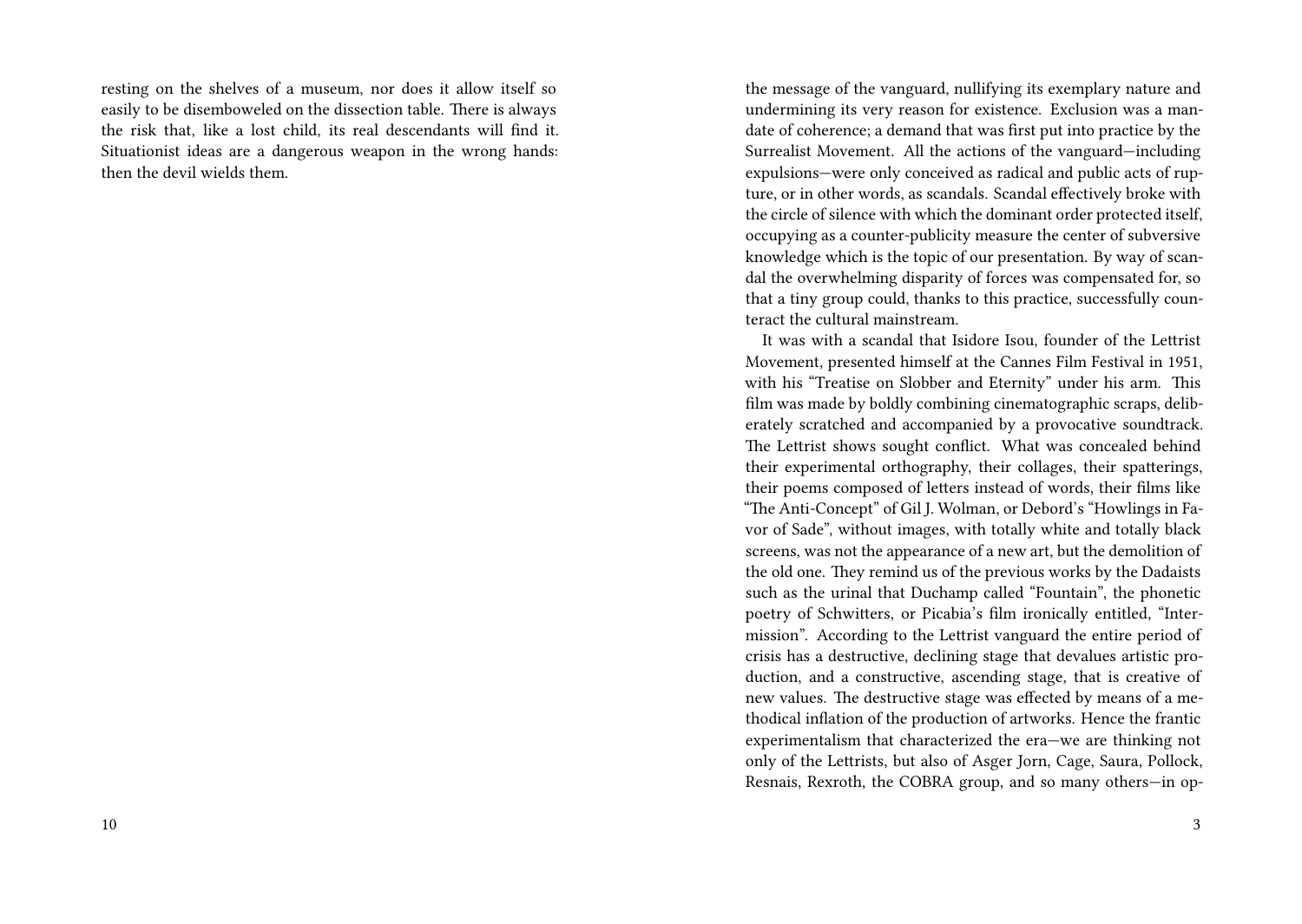position to the recuperation of which, which proceeded by way of the erection of a new dogmatism, the Lettrist left arose. The latter having constituted an International, its members thought that the "ascendant" moment had not yet arrived because the social revolution had not yet taken place, and they openly advocated the abolition of art; they sought to continue to pursue the task of the subversion of values, constructing, via the "detourned" use of aesthetic elements, situations that would dissolve bourgeois conduct, new environments that were conducive to playfulness and wandering that would prevent a regression towards conformist behaviors. Hence the adjective "situationist": a situationist is someone who constructs situations.

In 1957 the L.I. held a congress in the small Italian town of Coscio d'Arroscia that was attended by other vanguardists, almost all of whom were members of the Imaginist Bauhaus, a kind of center that advocated a unitary use of the arts and fought against the instrumentalist rationalization of life that was implied by functionalism and "cutting edge" industrial design. Those who attended the congress decided to found a new International, the S.I. Debord drafted a pamphlet that would serve as a basis for membership, "Report on the Construction of Situations", and the S.I. took pains to distinguish itself from the rival vanguard, the surrealist movement, criticizing above all the latter's incursions into the irrational and its faith in the work of art. Debord would later summarize this critique in a lapidary phrase: "surrealism wanted to realize art without abolishing it." The situationists as a matter of principle believed in art conceived integrally and as a collective game, but not in the work of art. Their concept of the constructed situation coincided with that of the "moment" expressed by Lefebvre—"an attempt to attain the total realization of a possibility"—and their views had much in common with his critique of everyday life. Everyday life, once it was subjected to that modern form of capitalism that they called the "spectacle", marked the completion of the process of proletarianization of the wage workers that had begun in

4

liquidated the cultural tradition of national capitalism because they had become obstacles to economic growth. It cut the umbilical cord that united the ruling class with repressed sexuality and bourgeois statism because the accumulation of capital required their supersession. The deregulation of national markets also affected the terrain of ideas and, unfortunately, the "French theory" of the seventies— Foucault, Guattari, Lyotard, Deleuze, Derrida, Baudrillard, Negri, Lipovetsky—appeared at just the right time, as a reactionary counterweight to the situationist critique and as a neutralizing element of amalgamation of the first order. May '68 was reinterpreted as a transformation of the cultural paradigm, an ideological renewal, a "revolution" in customs, and even as the end of Modernity and of History. The achievements registered in the domain of personal freedom were nothing but the pale reflection of the freedom of the market. The words of Debord and his Italian colleague—"let the age recoil from itself while admiring itself for what it is"—were fully confirmed ten years after they were written.

For the revolutionaries a great deal was left unsaid after May, and what could be interpreted at the time as the perfection of theory, was instead nothing but a setback for the historical subject. The counterrevolution follows the same roads as the revolution, but as an enemy. For a long time, recuperation was its main weapon. So much garbage has accumulated and so much confusion has been sown, that an objective approach to the revolts of the sixties and seventies is no easy matter; and it is even harder to accurately restore them. Only a new revolutionary movement will be capable of doing so. The legacy of the S.I., however, is still dangerous, because so many people continue to decontextualize, neutralize, fragment and transplant it for the use of the new generations of leaders. They were ideas of war, with an explosive charge that must always be defused if they are to be used as a factor for innovation of power. Their use as an ideological reserve of class rule requires that precautions should be taken: something that was born on the barricades cannot easily be reconciled to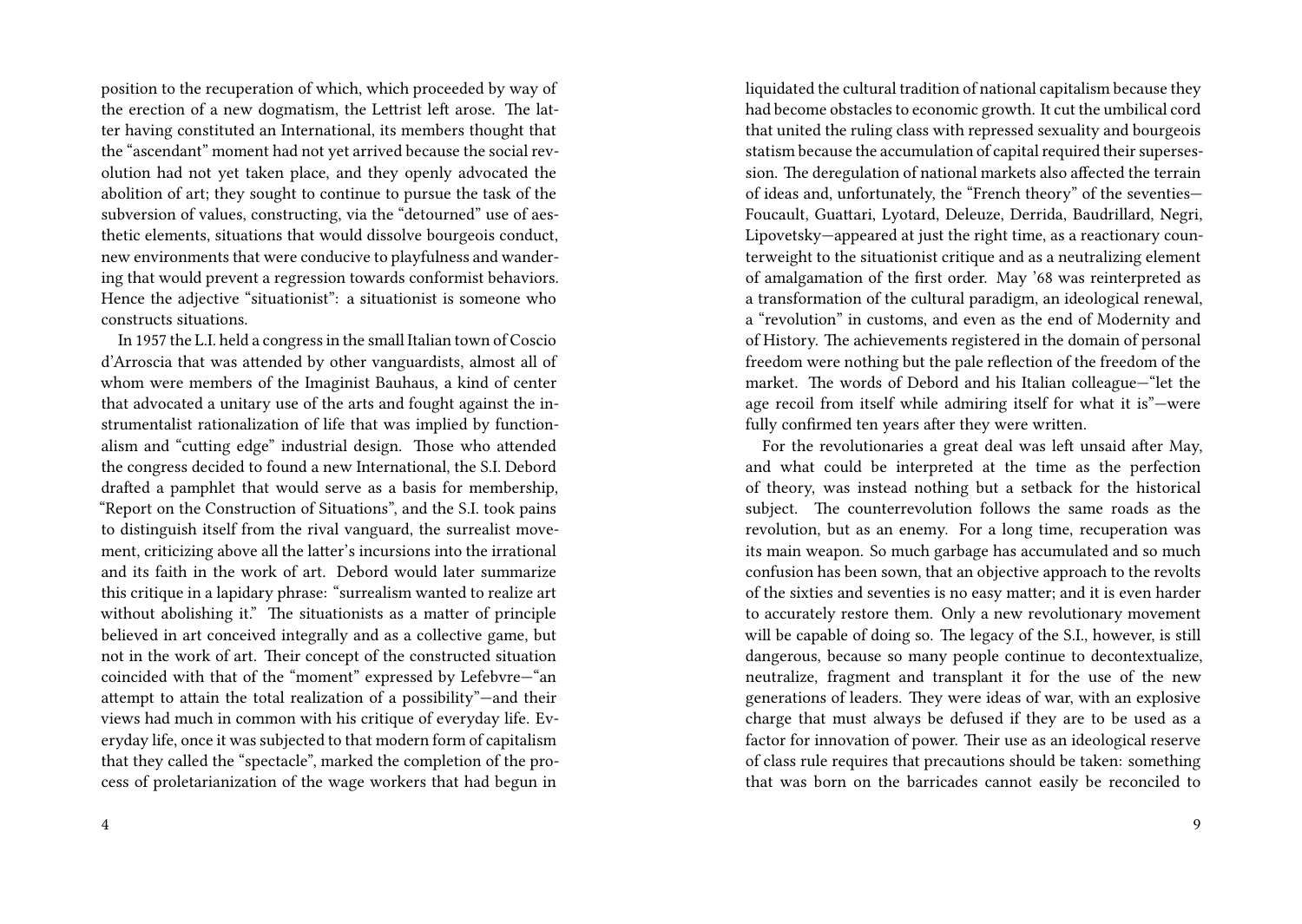that the established order, in the heat of the struggle, would also become situationist!

In 1970 the S.I. entered into a period of paralysis and decline that an "orientation debate" was incapable of exorcising. In 1972 Debord and Sanguinetti officially proclaimed its dissolution. All kinds of explanations have been given for this: the falling out between Debord and Vaneigem, the S.I.'s two leading theoreticians; the inadequacy of the new members; that the time of the vanguards had come to an end; that the social question during times of class war could no longer be approached as a theory of revolution but must be considered in terms of a strategy of war…. Debord seemed to support the latter view when, regarding the Portuguese Revolution of the Carnations, he said that we should read Clausewitz before Marx. He was not that far off the mark, but he was not completely correct, either. Perhaps the time of the S.I. was over, but not that of the situationists. The proletariat engaged in various upsurges in different countries—Portugal, Italy, Spain, Poland—but it remained at a standstill. The anti-nuclear movement rose to prominence, introducing new questions concerning the degradation of life on the planet that were already intuited in the "Theses on the S.I. and Its Time". And capitalist society, after decades of economic expansion, began to undergo restructuring in order to prepare for the qualitative leap forward that its historic enemy, the proletariat, had not chosen to make.

The ruling class knew how to utilize the cultural legacy that the working class had not taken advantage of, changing its language, its values, its traditions and its moral criteria in favor of a new era of domination. In an unprecedented process of recuperation, its intellectual mercenaries plunged deep into the contributions of the situationists. The recuperators had something in common with the S.I., and that is that they, too, were fighting against the outdated aesthetic and Calvinist morality of the traditional bourgeoisie, obviously not in favor of a revolution, but in favor of a renovated and postmodern capitalism. This recuperation broke with the past and

the workshops and factories. It would be the point of departure for a more authentic class struggle, one that was less limited by economic constraints because it was inscribed in the rejection of work. The material framework within which it unfolded was conditioned by a repressive urbanism, which was being deliberately designed to isolate individuals, mechanize them and transform them into worker-consumers. The space that the new rationalist urbanism conceived nullified any possibility of play and encounter, which is why the situationists attempted to formulate a critique of spatial alienation in the theory of Unitary Urbanism, which contained Fourierist elements. The group's self-defense against the temptation of the work of art led to the first expulsions. Contact with the group led by Castoriadis, "Socialisme ou Barbarie", initiated by Frankin and Debord, put the unification of social critique and the critique of everyday life on the agenda, further isolating those who, by maintaining the separation of these domains, reproduced artistic inclinations. The will to realize art without abolishing it had led many pseudo-vanguardists to an indefinite complacent acceptance of the process of dissolution, attacking each element separately, whether form, or color, or material, or packaging. This process, by virtue of mere repetition, ended up securing a place in the catalogs of the critics, and thus became a profitable business. The S.I., like Hegel, thought that art had died as a means by which one could communicate the truth of this world, which was "now insufficient in the long historical journey towards self-consciousness", which was now the mission of a higher social-critical consciousness. The search for a unitary critique of class society made the definitive liquidation of the artistic phase imperative, leaving only those artists who had survived the splits.

Between 1962 and 1967 the S.I., reinforced by new members— Vaneigem, Kotanyi, Viénet, Khayati—elaborated the most complete and coherent critique of its time, the only subversive thought capable of grasping and precipitating the unfolding of events; the revolutionary thought of a new era of social struggle. Its pillars